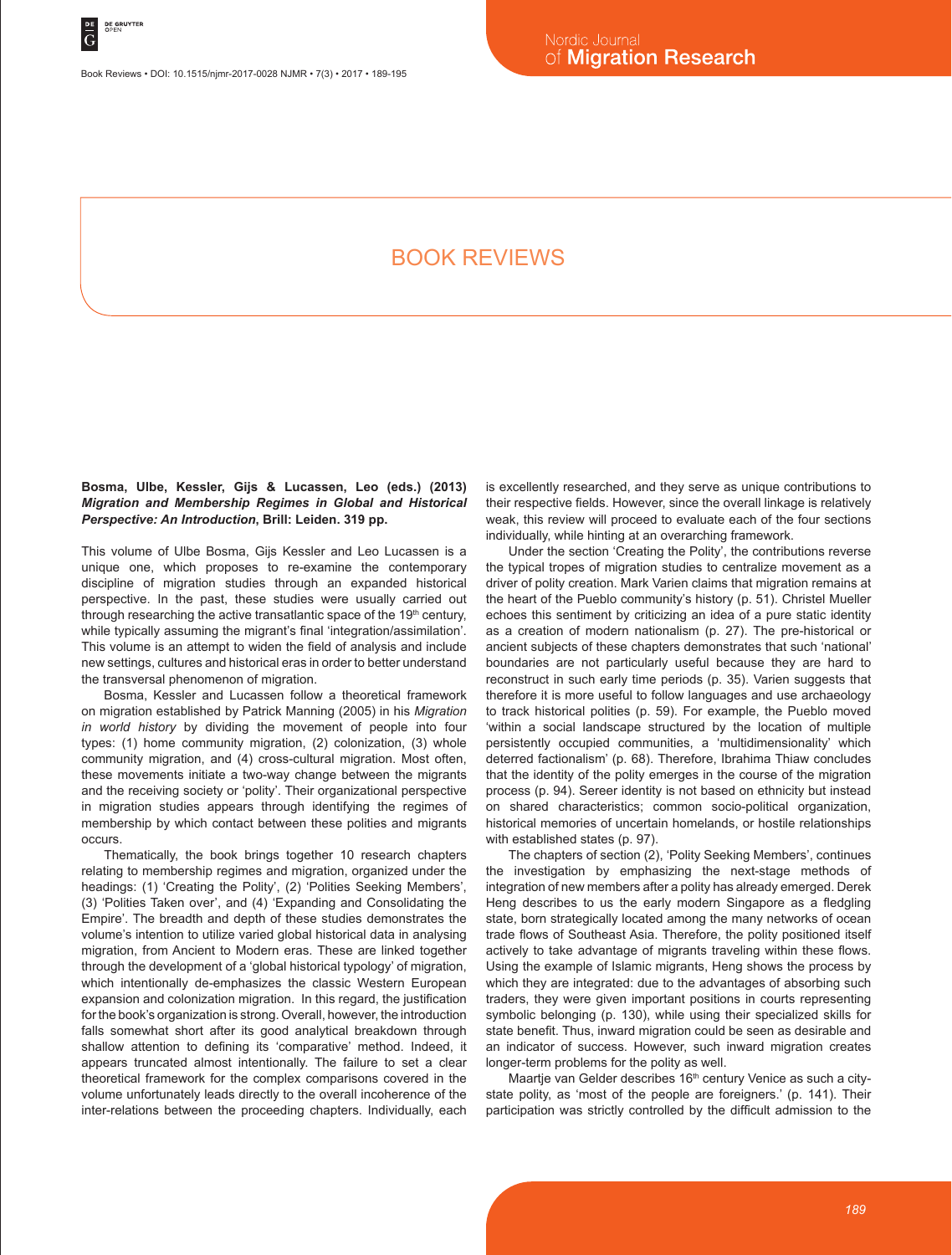ranks of citizen, a designation which legally demanded loyalty to the polity (p. 148). But such foreign Dutch communities became so influential that external trade began to wax and wane according to the condition of their extra-Venetian networks (p. 156). This dependence led to significant weakening of the strict criteria for citizenship, and the Netherlands began to exercise their interests in Venice through local democratic methods rather than inter-state diplomacy (p. 151). As the entrance codes weakened, this exercise of influence increasingly occupied a legal 'grey-zone' in between a typical insideroutsider binary (p. 160).

Such insights lead directly to section (3), 'Polities Taken Over', which examines how a polity changes after migrants have become the dominant internal force. Mu-Chou Poo's chapter on China and Ralph Mathisen's chapter on the Romans return the reader to the ancient era and the integration of 'barbarian' tribes, although in different ways. In ancient China's case, described by Poo, the ability for the Xianbei outsiders to take the existing mantle of power of the 'Chinese' state through appropriation was key. Their arrival and military conquest meant that they had to control the existing population using the Chinese language and traditions, which had already been present (p. 185). In Mathisen's chapter on the Romans, the dynamic of takeover is reversed: here borders were determined through legal means, the status of equal 'citizens' was determined by the polity's laws. Citizenship of the 'Roman polity' was distributed across a vast empire, in which these titles fused with local identities (p. 196). These multiple, interpenetrating identities caused a breakdown in the cohesion of the Roman polity itself.

The final section (4) on 'Expanding and Consolidating the Empire', examines the processes of migration during the transformation of the polity into a multi-ethnic empire ruled by an ideology. In Susan Elizabeth Ramirez' case on the Incans, the original polity under the 'Sun God' used their own ideology to integrate the conquered tribes in an inclusive empire (p. 226). Yet, while the Incans reorganized the conquered tribes through forced internal migration and inter-marriage engineering of their existing lineage lines (p. 228), they simultaneously preserved and reproduced the distinguishing cultural and ethnic traditions of those tribes for identification and differentiation (p. 236). Therefore, supplanting the existing Sun-God ideology of empire with European religion was possible for the Spanish conquistadors, yet the preserved cultural differentiation provided the foundation for local ethnicities to strongly resist new leadership.

Nicholas Breyfogle's chapter on 19<sup>th</sup> century Russia highlights those sectarian migrants ejected from Tsarist lands who settled on frontiers and borderlands: overtime, these originally exiled religious separatists were absorbed into an expanding category of 'Russian colonists' in order to re-establish their interconnection with a 'Russian' polity (p. 246). Therefore, these migrants maintained a dual-identity as religious separatists but simultaneously as loyal ethnic Russians (p. 250). This not only differentiated them from Muslim residents, but also increase their administrative powers vis-à-vis the central polity; so much so that by the late century arrival of more traditional Orthodox Russian migrants, these separatists had already established themselves as the ruling polity within that particular subsection of the Russian Empire (p. 257).

Overall, Bosma, Kessler, and Lucassen make an excellent contribution to their field with this volume. The authors who have been gathered to produce each chapter are clearly experts in their respective studies. Especially, the copious presence of many wellcrafted maps, tables and interesting photographs adds a great deal of clarity and engaging detail to the presentation. This volume is certainly a must-read for any researcher or professor interested in

challenging their orthodox views of migration studies, and represents a great attempt at creative fusion. However, the lack of a core argument that clearly spans across the numerous cases with a theoretical structure hurts the take away for non-specialists. Each contribution descends deeply into detailed analysis of their historical and temporal contexts, and therefore, tends to relegate each chapter into disciplinary isolation. Therefore, not only is this volume aimed at those already specialized in migration studies (who can therefore provide their own theoretical framework), but each chapter may itself be more useful to narrow historical specialists: jumping from marauding Chinese horsemen to Pueblo settlement patterns can leave a general reader more confused than enlightened. The authors should be encouraged by their solid contribution but assist their audience by providing better guideposts to the linkages across many interesting and disparate case studies. This excellent volume is recommended in particular for anyone working in Global History.

#### Jesse Sargent\*

PhD Candidate, Department of International History, The Graduate Institute of International and Development Studies, Geneva, Switzerland

#### **References**

Manning, P 2005, *Migration in world history*, Routledge, New York.

**Dragolov, Georgi, Ignácz, Zsófia S., Lorenz, Jan, Delhey, Jan, Boehnke, Klaus & Unzicker, Kai (2016)** *Social Cohesion in the Western World. What Holds Societies Together: Insights from the Social Cohesion Radar***, Cham: Springer International Publishing. 138 pp.**

The sole theme and focus of the book is social cohesion, and the components that come together under the idea of social cohesion. Georgi Dragolov, Zsófia Ignácz, Jan Lorenz, Jan Delhey, Klaus Boehnke, and Kai Unzicker approach the topic from a range of backgrounds, from sociology, psychology, educational science, and mathematical modelling, representing a variety of research interests such as political socialization, subjective well-being, inequality, and European integration. The authors, following an extensive and thorough literature review, delineate the conceptual heritage of social cohesion and its relationship to sociology, and argue for an understanding of the concept that permits robust quantification without compromising the complexity of the topic. The book explores the nature of social cohesion in 34 Organization for Economic Cooperation and Development (OECD) and European Union (EU) countries, and presents a series of overarching social cohesion profiles under which the countries can be grouped. Ultimately, the authors present a lucid and exhaustive analysis and discussion of their methods and findings, while also suggesting a range of issues to explore and clarify in further research.

Dragolov et al. proceed with meticulous caution through their theoretical lineage in surprising brevity, situating the book firmly within the realms of macrosociology. They emphasise the need for a more concrete understanding of social cohesion, bringing the concept down from the abstract and separating it out from other variables used to profile society and societal development. The relevance of their project is made pertinent by the frequency by which social cohesion is set as a policy goal without adequate measures of what is meant by social cohesion. Suggesting measurements, the authors seek to provide both scholars and policy makers with adequate means of evaluating and pursuing social cohesion. Drawing on recurring themes of either a relational, distributive, or ideational nature, the authors establish three dimensions to social cohesion:

*<sup>\*</sup> E-mail: jesse.sargent@graduateinstitute.ch*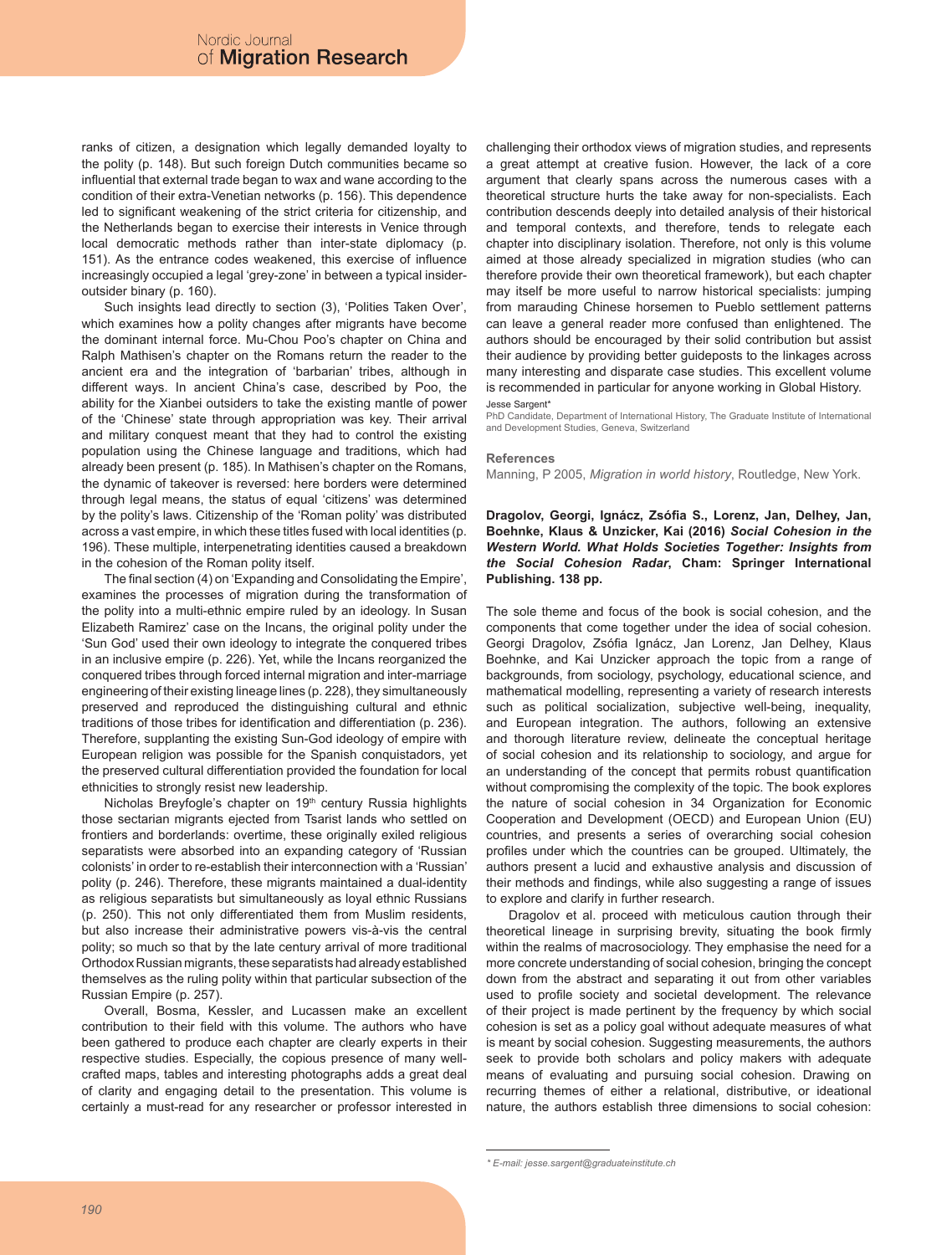*social relationships*, *connectedness*, and *focus on the common good*. They then proceed to define three quantifiable components to each dimension: social networks, trust, and acceptance of diversity as indicators of *social relationships*; identification, trust in institutions, and perception of fairness as measures of *connectedness*; and solidarity and helpfulness, respect for social rules, and civic participation as an index of *focus on the common good*. The subsequent analysis and discussion methodically explores the validity of their model, how their model generates discernible regimes by which their sample of countries can be organised, and the relationship between the outcomes and determinants of their variables. The authors further challenge their model by applying it to a single-country case study, Germany, and contrast the impact of different factors at the *Bundesländer* level with the results from the international domain.

The book benefits from remarkably clear and lucid writing. The authors clearly structure each chapter, and the abstracts offered at the beginning of each chapter clues the reader in to what is to be expected. Arguments are clearly presented in every instance, and the authors' transparency with regards to methods and limitations is nothing short of impressive. Particularly refreshing, to a qualitative researcher, is their recognition of the value-laden nature of their research and quantitative methods. The authors offer no pretence as to the temporal aspect of their research, recognising the need to update the analyses, as newer waves of data are made available. Their models, analyses, and discussions are intellectually stimulating, striking a balance between simplifying and unintelligible complexity. Despite the complexity of their endeavour, the authors are remarkably terse, eschewing literary flourishes in favour of clarity and brevity. Overall, the funnel-like structure of the book results in a highly enjoyable read – taking the reader from the abstract plane of social cohesion theory, down to a single-country case study.

The wealth of data analysed in the book is impressive, and the authors clearly delineate their logic behind the choice of variables. Relying on multiple surveys and data sources, they are able to ensure consistency in the data and across the different waves of data. Unfortunately, this also restricts the authors to variables that are, at times, too general. This results in sections where the authors merely report the data, and provide little discussion. This becomes particularly noticeable in their reporting of the impact of immigration and religion on social cohesion (pp. 64-66, 73). The measure on diversity is given by percentage of migrants, with no discussion on the potential impact, or lack thereof, of different forms of immigration or migrant stock. Considering the authors' desire to be policy relevant (pp. xxvi-xxix), and the highly politicised and securitised nature of immigration, the section would have benefitted from a scrutiny of the diversity variable or a statement of why such a scrutiny would not be forthcoming.

Contrasting their otherwise robust choice of variables in other factors, the limited variables chosen concerning immigration and religion are surprising, and a more thorough discussion would have been welcome. As the measures of wealth and economic situation, modernization, and inequality, they employ a selection of indices (human development index, knowledge index, KOF index of globalization) that incorporate a range of measures, rendering the variable more robust. In comparison, diversity is exemplified by *percentage of immigrants*. Though Dragolov et al. note the discrepancy between high tolerance and low percentage of immigrants, they do not discuss it beyond observing that naturalization rates may have an impact on the relationship between the two variables (p. 73). Similarly, the *percentage of religious people* could have been elaborated by including data available to them through the World Value Survey, such as *Overall Secular Values*, *Religious Denomination*, or other measures of religiosity/non-religiosity (World Value Survey 2014). The authors do probe deeper in their analysis of their German case study, although they do not expand their diversity variable beyond migrants as a percentage of the population. They do explore religionbased variables further, and report that the regional analysis does not match the international analysis. Overall, the shortcomings do not detract from their overarching analysis and argument.

In conclusion, the authors succinctly and coherently present a sophisticated analysis of social cohesion and its concomitant factors, though it is, at times, overly descriptive as opposed to reflexive. Their research focuses on an international comparison and thorough testing of the validity of their model. The book would be of interest to scholars of social cohesion, and social cohesion policy makers. I would also recommend the book to quantitative methods instructors. Dragolov et al. succeed in presenting complex statistical methods in an easily understood manner, making it accessible to those without a strong background in quantitative methodology. The authors encourage collection of targeted primary data to improve the analyses, and it would be interesting to see further development of this research agenda.

Stephen Richard Trotter\*

PhD Candidate in Sociology, University of Glasgow, United Kingdom

#### **References**

World Values Survey 2014, *Wave 5 2005-2008 OFFICIAL AGGREGATE v.20140429*. Available from: <www. worldvaluessurvey.org> Version history: 2014-04-29: Official release [Last accessed 2.2.2017]

# **Schütze, Stephanie (2016)** *Constructing Transnational Political Spaces. The Multifaceted Political Activism of Mexican Migrants***, London: Palgrave Macmillan. 178 pp.**

I came across this book written by Professor of Anthropology, Stephanie Schütze, due to my interest in contemporary political Mexico and a desire to know more about the ways in which migration between Mexico and the United States transforms and ties together political settings in both countries. The book aims to 'show that the new visibility of Mexican migrants' political action in Mexican municipalities as well as in US cities is an expression of the increasing cross-border political organization that is taking place in multiple arenas of interaction and communication' (p. 5). Overall, the book provides insights into complex translocal political arenas and an intriguing topic that is not likely to decrease in relevance over the coming years, now that Donald Trump has been elected as the US president on the basis of his harsh anti-immigration campaign.

Schütze's book is based on multi-sited fieldwork in rural towns in the Mexican state of Michoacán and amongst the organizations of migrants from Michoacán, based in Chicago. The locations chosen for carrying out the fieldwork and the decision to focus on migrants from Michoacán in Chicago are well-argued, and these settings allow the author to trace and convincingly show ways in which a translocal political arena emerges between agents and across space and national boundaries. As Schütze points out, Chicago has in recent years emerged as 'a new political center of Mexican migrant organizations' (p. 6) – only surpassed by Los Angeles – yet the Mexican migrant activities in Chicago remain largely unexplored. Furthermore, 'Michoacán is one of the states with the highest emigration rate in Mexico' (p. 11), a country in which migrant remittances constitute the second largest component of the national economy (p. 2).

*<sup>\*</sup> E-mail: s.trotter.1@research.gla.ac.uk*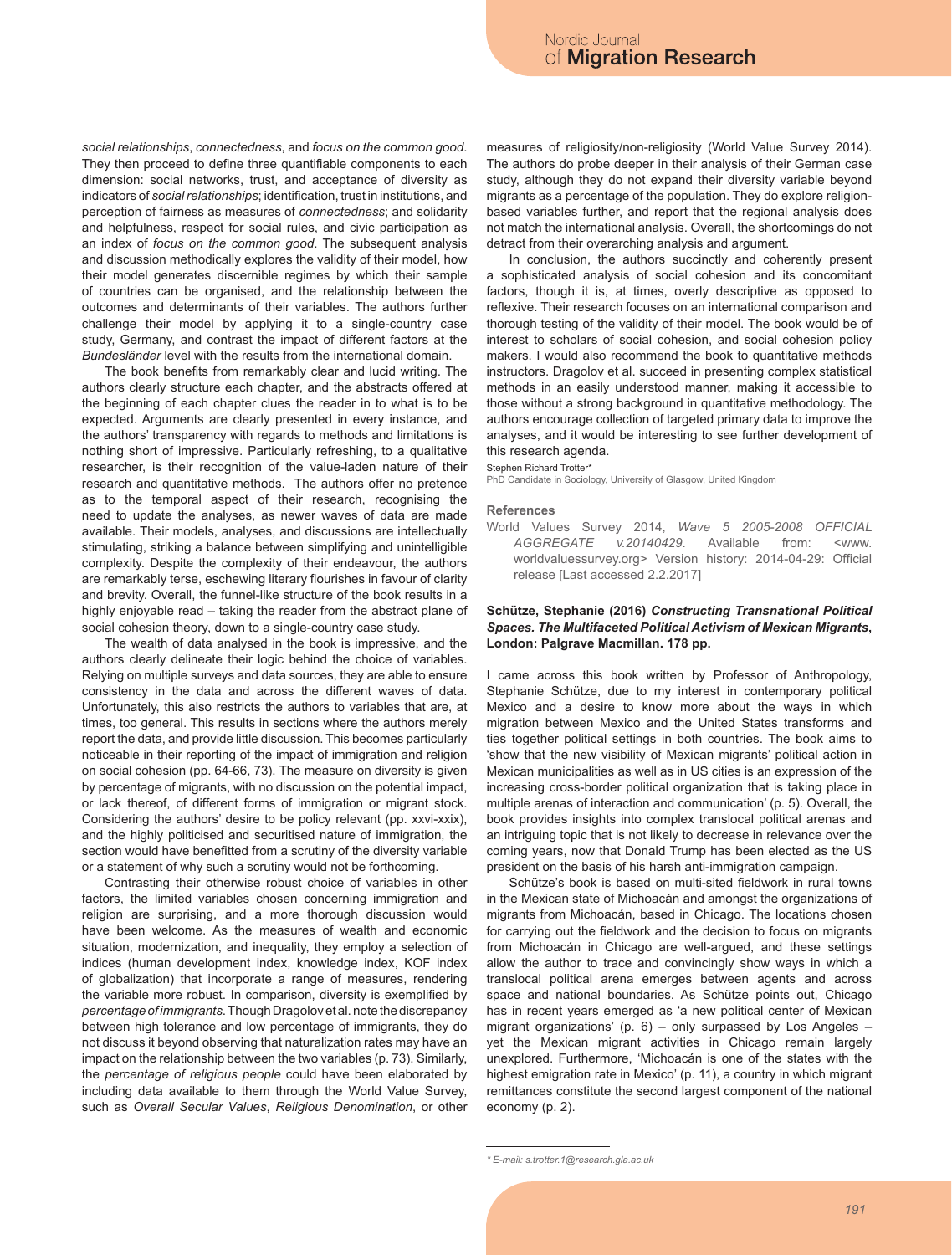Since the late 1990s, there has been a surge of Mexican migrant organizations in Chicago, of which the basic and most widespread kind is the hometown association through which migrants organize their engagement with their communities of origin. Many hometown associations are integrated into regional associations that correspond to the Mexican state entities, and an umbrella association coordinates the work of several of the regional associations. The hometown associations address local and municipal politics, the regional associations focus on Mexican state politics, and the umbrella organization operates according to a binational agenda, addressing federal and state governments of Mexico and the US. In this sense, distinct types of associations operate on different political scales in the Mexican (and American) setting, and these scales are explored in the book.

The book is divided into six chapters, of which the first is a contextualizing introduction that sets the scene of the study and sketches the structure of the book, and the last is a conclusion that stresses key findings. The second chapter situates the study theoretically and historically, and it is followed by three 'empirical chapters' (p. 17), which focus on migrant projects and political activities in three towns in Michoacán, eight Chicago-based migrant leaders' transnational political engagements, and the political arenas of Chicago-based Mexican migrants, respectively; a central one being a regional association that integrates associations for hometowns in Michoacán.

In line with a central branch of cultural anthropology, the empirical chapters are guided by a descriptive epistemology that focuses on how agents make sense of their activities, and these chapters present extensive pieces of empirical material deriving from interview situations, newspaper reports, and press releases. In my view, such descriptive aims necessitate a firm and solid sorting of the empirical material to clearly delineate it from the author's analysis. Unfortunately, I often had difficulties locating the voice and positions of the author in the empirical chapters. One problem in this respect is, perhaps, that the varying empirical entities are not sufficiently hierarchized. Within the space of 65 pages, chapters 3 and 4 describe migrant projects in three different Mexican towns and activities, past and present, of eight migrant leaders. All entities are sympathetically accorded their distinctive section, which gives an impression of the variegated agents and differentiated social circumstances and settings. Yet this naturalistic organization of the empirical material also means that transitory background information on communities, biographical trajectories, and migrant organizations often slides to the front, while the analytical project slides to the back. In particular, the chapter on eight different migrant leaders could perhaps have benefitted from a different structure, since the space of two to four pages dedicated to each individual is simply too sparse to transcend the task of ethnographic contextualization. The interview bits and media excerpts included in the chapters often come to serve the seeming purpose of filling in personal details and documenting the migrants' political activities. The page-long media excerpts are enclosed by laconic statements that sum up how the migrant leaders are portrayed: 'In the newspaper article, Lourdes is presented as a professional voice, as a lawyer, and as a member of the IME council. The article paints a complex picture of her political role as a community spokeswoman in the Chicago land area and at the same time as a mediator between the concerns of Mexican migrants and the government in Mexico' (pp. 103-105). The inclusion of extensive media texts does not relieve the author of a workload; it rather creates extra work on the part of the author; yet, the work required to genuinely engage with media portrayals is lacking.

Perhaps, as a result of the extensive inclusion of empirical material and the tendency toward descriptive analysis, I found the book a bit too celebratory of migrant agency. Chapter 3, for instance, reports how hometown associations attempt to direct municipal politics through Mexico's 3x1 program, which multiplies migrant funds for community projects in rural areas. Schütze inspects two intriguing cases (pp. 55-64) of how hometown associations have influenced the outcome of municipal elections and decision-making processes. The hometown association of Francisco Villa, for instance, found that the municipal authorities of the Institutional Revolutionary Party (PRI) were unwilling to financially support their project plans. In the subsequent municipal elections, the hometown association got into the electoral campaign, actively endorsing a candidate from the opposing Party of the Democratic Revolution (PRD) who had promised to support their projects. The migrant community raised almost 15,000 USD and actively recruited voters through the promise of funding social projects. That the migrant community succeeded in getting the PRD candidate elected as municipal president is certainly a testament to their newly gained translocal political influence in a community in which the municipal government and the PRI have always been identical. However, rather than engaging more intensively with this and other emblematic cases, Schütze deals with it only in passing, leaving uninspected the wide-reaching consequences of the emerging translocal political spaces she sketches, and I was left wondering if there are any potential problems involved in having a distant migrant community in the North buying their way to influence in the South that would have been worth exploring?

A terrible slip-up – which cannot be attributed to the author alone – appears to have happened in the final editing stage of the book, when it was decided to break up the bibliography as per the individual chapters. The list of references to chapter 1 is missing altogether, which undermines its usefulness as a general introduction to the research topic, and the lists of references in the additional chapters are equally missing at least ten percent of the works referred to. Moreover, a 'bibliography' featuring prominent scholars such as Benedict Anderson, Homi Bhabha, Michel Foucault, Henri Lefebvre, Edward Said, and Nira Yuval-Davis makes a surprise appearance at the end of the book and is perhaps a trace of a former collective bibliography. Yet, since the works of the above-mentioned scholars and others are not included in the book, and considering the book makes occasional references to a missing 'list of organizations and institutions on pages 248-251', I was left with the general impression of an insufficiently revised version of a former, larger manuscript.

Notwithstanding the problematic issues identified here, Schütze's book demonstrates that politics in Mexico and the US today cannot be adequately addressed or understood without affording attention to the political spaces that have opened across the borders. Mexican migrants in Chicago are involved in the town and municipal politics in their areas of origin, and they have organized themselves to increase their influence in the state and government politics in Mexico. Simultaneously, the Mexican migrants are putting their organizations to use in fighting for their rights in the US. By identifying central arenas and agents of a surging transnational political space, the book will be helpful as a source of inspiration to students and scholars planning to do fieldwork on transnational political processes between Latin America and North America.

Casper Jacobsen\*

Postdoctoral researcher, University of Groningen, Netherlands

*<sup>\*</sup> Email: c.jacobsen@rug.nl*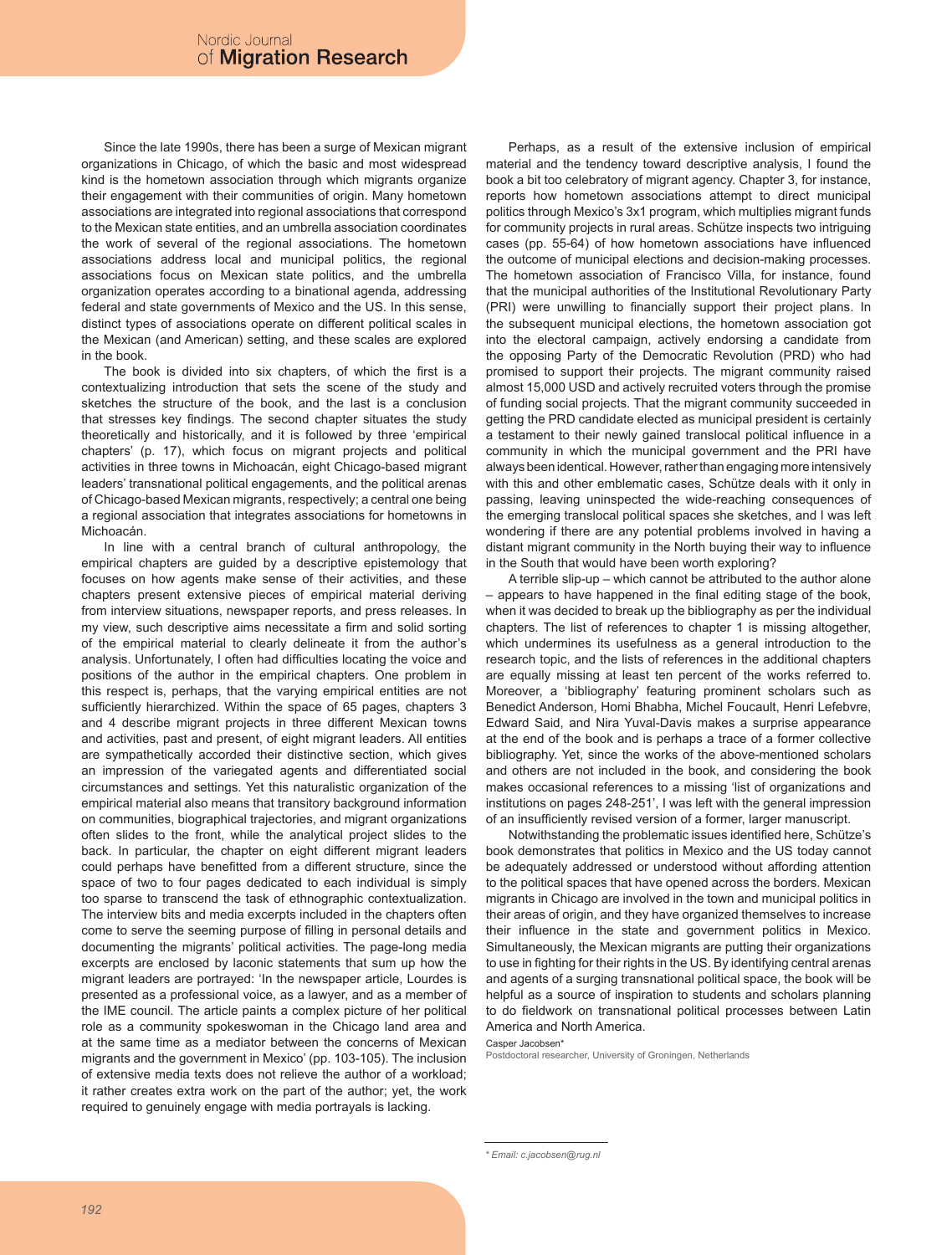# **Triandafyllidou, Anna and Marchetti, Sabrina (2015)** *Employers, Agencies and Immigration. Paying for Care***, Research in Migration and Ethnic Relation Series. Surrey: Ashgate. 242 pp.**

In the feminist scholarship on gender, care and migration issues, there has been a tendency to focus on domestic workers and migrant care workers as the central figures. In this book, the authors offer interesting, fresh and innovative analysis of the employers of nannies, housekeepers, au pairs and migrant care workers as customers and participants in the formal and informal labour market.

Employing gender, class and ethnicity perspectives on paid domestic work and care work, the authors examine social and economic interactions between migrants, families, the state and global markets in European contexts like Italy, Slovenia, Spain, Norway, Poland, Austria, Belgium, Czech Republic and the United Kingdom. The editors, Anna Triandafyllidou and Sabrina Marchetti aim to put together an anthology to shed light on who the employers of domestic/care workers are and how do they perceive the migrant care workers. What are employers' expectations, values and social identities? Why do they employ housekeepers and care workers? In other words, the demand side of the paid domestic work that is the focus in this book. By researching the standpoint of employers, the authors intend to bring new dimensions to the analysis of emerging hierarchies between women employers and employees rooted in class and race/ethnic inequalities in contemporary European societies.

The anthology is a contribution to a wider understanding of how the middle-class households respond to changing interaction patterns between families, shrinking welfare states, markets and political regulation of migration. Theoretically, contributors are inspired by the global care chains' literature and recent analysis of the international divisions of reproductive labour.

The book has three parts. The first section discusses 'Everyday negotiations through the Employers' Eyes', the second looks into 'Employers and the Changing Policies on Domestic and Care Work', while the last part focusses on the changes 'From Host Parents to Employers: Recent Developments in Au Pair Schemes'. In addition to the introduction, the book consists of eleven chapters written by twelve researchers.

In the first part, Maurizio Ambrosini explores how a lack of political will to regulate the arrivals of migrant care workers and Italian families' needs for help to manage new and increasing care burdens, has led to an emergence of an informal care economy where the supply of migrants and local demands for care workers connect. Female family members, more often than men, are in the forefront in negotiations and interactions with the employees. He conceptualizes the female dominated informal care systems as Italy's 'invisible welfare systems'. The chapter sheds light on the interesting fact that in spite of the financial crisis in Italy, expenses to the public funded cashfor-care have become a cornerstone in the existing care systems for elderly due to some unexpected contradictions between welfare, care, and migration regimes. Ambrosini concludes that informal care gives more power and flexibility to care managers in the family and reduces the freedom for the care workers. As a nation, he thinks Italy would be better off if finding alternative solutions to deal with the challenging demographic changes the future will bring.

Sabrina Marchetti examines the difficulties and ambiguities that the Italian relatives of dependent elderly experience when employing a migrant care worker. In her analysis of thirty-two female employers of migrant care workers, she asks if care work performed in care receivers' own home is a job like any other job. She points to an ambiguity among employers related to the question of what is at stake when paying a stranger to care for close relatives. Can employers expect that the care workers improve the care receivers' health? Or will the migrant care workers worsen the elderly's health situation? Will their family members be treated badly or nicely by the care workers? Marchetti finds a lack of trust in care workers among employers, and this perceived unreliability is closely connected to the existing class hierarchies in the Italian society. Employers construct a self-image of themselves as a 'loving family'. Their position as caring and dutiful family members is in stark contrast to the role they construct for care workers; a role as pure economic actors, working out of necessity. Having to earn money for their families back home, migrant care workers have an inferior social status compared to the employers' morally superior status.

In post-socialist societies like Poland, Slovenia and the Czech Republic, egalitarian ideologies are disappearing, and new social inequalities transform relations between markets and the family. Anna Kordasiewicz writes about what the class guilt employers of domestic workers in Poland feel when paying for housework and care. Contemporary Poland, she writes, lacks any clear definitions of the role of a domestic worker. In (post)egalitarian context, the employment of domestic workers might be associated with memories from a left-behind oppressive society.

To neutralize unpleasant tensions in employer-employee relations, the Polish employers have developed several coping strategies to reduce distance. One of the interesting coping strategies is 'the cultural pedagogy' strategy that employers use when hiring Ukrainian domestic workers. This is a kind of post-colonial construction of Ukrainian women as women coming from inferior contexts in need of learning how to behave properly. Employers use the comments on domestic workers' biography to confirm their superiority and underline the social inferior role the Ukrainian domestic workers have, Kordasiewicz finds. Compared to the upper classes' comfortable role as employers, the middle-class employers experience the manifestation of social inequality in relations to paid care workers as unpleasant and problematic. The class guilt they feel is an interesting expression of a transforming culture and mentality in contexts increasingly dominated by neo-liberal economies.

In the Czech Republic, Adelà Souralova examines the commercial market strategies that the care placement agencies develop to formalize and professionalize childcare. State nursery schools are diminishing and private agencies offer services based on expert knowledge on care work. Such agencies are more expensive than the migrant care workers. However, the trust that normally has to be established between employer and employee when hiring a nanny is transformed by the agency that offers expert services as professional, and therefore, trustworthy for their clients.

As a contrast to the Czech commercialization of care services, the Slovenian state brings social policy experiments into local welfare contexts where the supply of migrant care workers meets the demand for them. Ziva Humer and Majda Hrzenjak examines a project called 'System of Household Assistance' (SIPA) aimed at contributing to alleviating the precarious situation in the field of care service and exploring a new strategy that might strengthen the welfare state. The Slovenians introduced a public subsidized system of paid domestic work in private households to regulate the supply and demand balance. The researchers find that despite the public regulation of paid domestic work in private households, inequalities between employers and employees continued to exist.

The book offers interesting and high quality analysis to the research field of paid domestic work. In addition to the above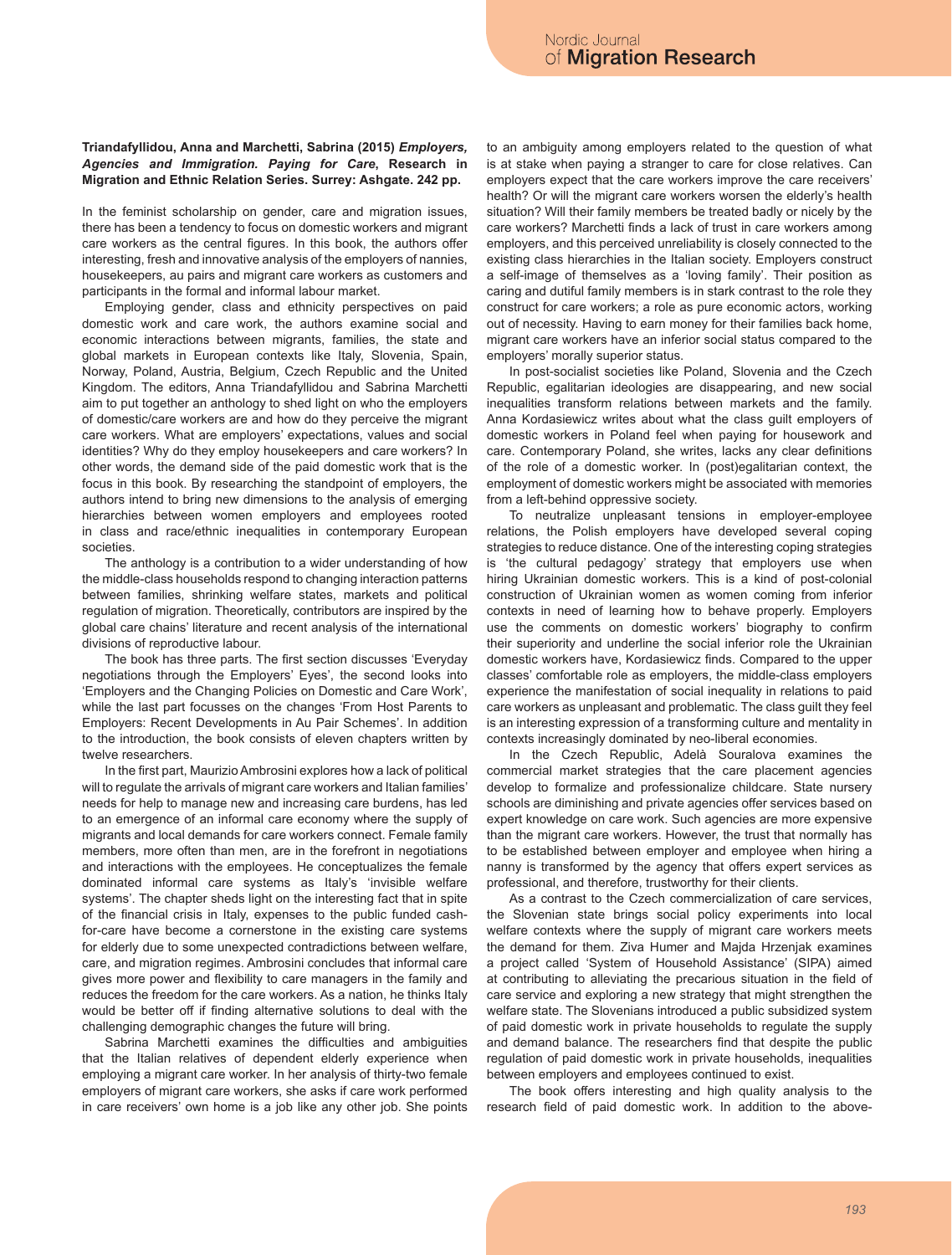mentioned chapters, there are contributions discussing the paid care in Austria, Belgium, Norway and Great Britain. All chapters are well written, relevant and interesting. They bind nicely together how the employers of domestic/care workers in several European contexts perceive their social, economic and moral position in relation to their employees.

Summing up, the editors conclude that we are witnessing a proletarization of paid domestic work. Middle class families no longer hire nannies, housekeepers, care workers and cleaners as 'a luxury', but as a 'necessity' and this leads to mass employment. However, I wish they could have discussed more broadly how this kind of 'necessity' is embedded in gendered social, political and economic processes that freeze gender equality processes and maintain women's 'second shifts'. Housework and care work is 'necessary', but if men and women share housework and care work more equally, how 'necessary' would migrant care workers be?

Lise Widding Isaksen\*

Professor, University of Bergen, Norway

# **Yılmaz, Ferruh (2016)** *How the Workers Became Muslims: Immigration, Culture, and Hegemonic Transformation in Europe***. Ann Arbor, MI: The University of Michigan Press, 288 pp.**

Departing from the Danish case, Yılmaz takes up the theoretical framework from Ernesto Laclau and Chantal Mouffe and their seminal work *Hegemony and Socialist Strategy* (1985) to investigate how the populist far right adopted successful hegemonic strategies through the immigration issue. Yılmaz argues convincingly that this has led to a reconfiguration of internal fault lines in the European societies. The most important of these being a transformation of the socio-political space to a question of cultural rather than economic attributes. Looking at specific turning points in recent political history in the 1980s and 1990s, he identifies the drivers of this development and shows that the definition of immigration 'problem' is reconfigured over time as constituting a crisis or not, and thus, requiring certain restrictive political interventions. Using a logic akin to Deborah Stone (2002) who has investigated the narration of policy 'facts', he shows how Denmark experienced large inflows of refugees in 1992–1993 without it being perceived as a crisis, whereas the much smaller inflow of refugees in the early 1980s was perceived contrarily and led to moral panic (pp. 63-67). We can compare this with the situation in 2015–2016, which Yılmaz obviously has no possibilities of addressing; the numbers in these last years, are actually not much bigger than the ones in 1992–1993 – despite the common perception (in both periods around 28,000 spontaneous refugees arrived in Denmark). Hence, it is not a matter of the number of immigrants as such which is decisive but *how* the number is framed and problematized. The central key for understanding the hegemonic interpellations of the far right is to be able to understand how and when moral panic is 'activated'. Focusing on the key political figures, he demonstrates how they were able to problematize the present politics and create new divisive lines in society driven acculturalization of the antagonism.

The book is not only an academic undertaking, it is also Yılmaz's personal narrative of being an immigrant in Denmark. In the book, he describes how he migrated to Denmark in the early 1980s, where he worked as a journalist for years and later became an academic. When he arrived in Denmark, he lived in a local commune and aligned with the leftists – himself being a left-activist. He had no sense of cultural identity and what this would entail. The main category to understand and analyse society was that of class. Two decades later, he ends up defining himself as a Muslim regardless of never having been a

religious person. What had happened? The same as had happened to thousands of other labour migrants who had arrived as workers but ended up being represented as Muslims. The same tendency could be identified on an organizational level where the immigrant organisations went about identifying by class, nationality and/or ethnicity to identify along religious lines as national and transnational Muslim organisations. This is a well-known fact we can identify with in several European countries but it has been told with elegance through Yılmaz's personal story and it adds to our understanding of *why* this transformation took place and why such interpellations were possible.

Respecting the importance of personal narratives when reading the book, I came to think about a recent experience. A year ago I joined a Danish Facebook group called the 'Friends of critical debate' (*Venner af kritisk debat*). Bad idea as seen in hindsight. One of the active members repeatedly posted anti-immigrant postings. Often with the main argument about academics having failed to understand realities and calling for 'us' to wake-up and face these. 'We', the researchers, had no knowledge about the real problems in vulnerable neighbourhoods, on how immigrants – mostly Muslims – had no manners, misused the health system, and the immigrants and refugees were violent and prone to crime. I engaged in the debate – having worked within migration and integration research since 2005 – but was met with accusations against my own person. I was perceived to be ignorant, without proper experiences and so. I started to retrospect. As a 43-year old male, I have had some work and real life experiences. Since I was 18, I have amongst other things worked in supermarkets, as a mover, as a repair guy for the Danish Refugee Council, as a waiter and as a cleaner (in supermarkets, offices, industrial cleaning, private, etc.). I had ethnic minority colleagues in several of these jobs. I have worked in several of the so-called ghettos in the municipality of Aarhus. And yet, I was represented as knowing 'nothing' about the world, and doing more damage than good as I misrepresented realities in my research and communication of this. The person leading the attack ironically was a horse-ranch owner living in the north of Copenhagen. Hardly the type of profession to grant you any 'real knowledge' or 'experience' about immigrant 'problems'. Nevertheless, she spoke on behalf of the 'people' and called for action as the situation was urgent and could only be stopped by rejecting more refugees, being less lenient towards the immigrants already here – otherwise we would see the Denmark we knew and loved disappear within the next years. Basically, an everyday example of moral panic and an attempt to mobilise from this perception. As mentioned, I was reminded about this experience when reading Yılmaz's book.

What the book offers is a theoretical framework to deconstruct what took place. Throughout the book, Yılmaz shows how the Social democrats mainly – by accepting the neoliberal restructuration of the welfare state from the 1980s leading to privatisation, outsourcing and retrenchment of social services – helped to create the political space which the populist right could dominate. By moving away from being a party identifying by class and focusing on social equality to a political space divided by cultural antagonisms, the party lost out. The Social Democrats have not been able to compete on the immigration issue as the populist and far right have always been able to push the limit.

The book also has several weaker aspects that can be addressed. The book contains four main chapters as well as an introduction and a conclusion. Parts of the chapters are republished articles. Perhaps this explains the 'jumps' in time the reader has to deal with when reading the book. Initiating with an analysis of a recent value-struggle about the use of halal-butchered meat in

*<sup>\*</sup> E-mail: Lise.Isaksen@uib.no*